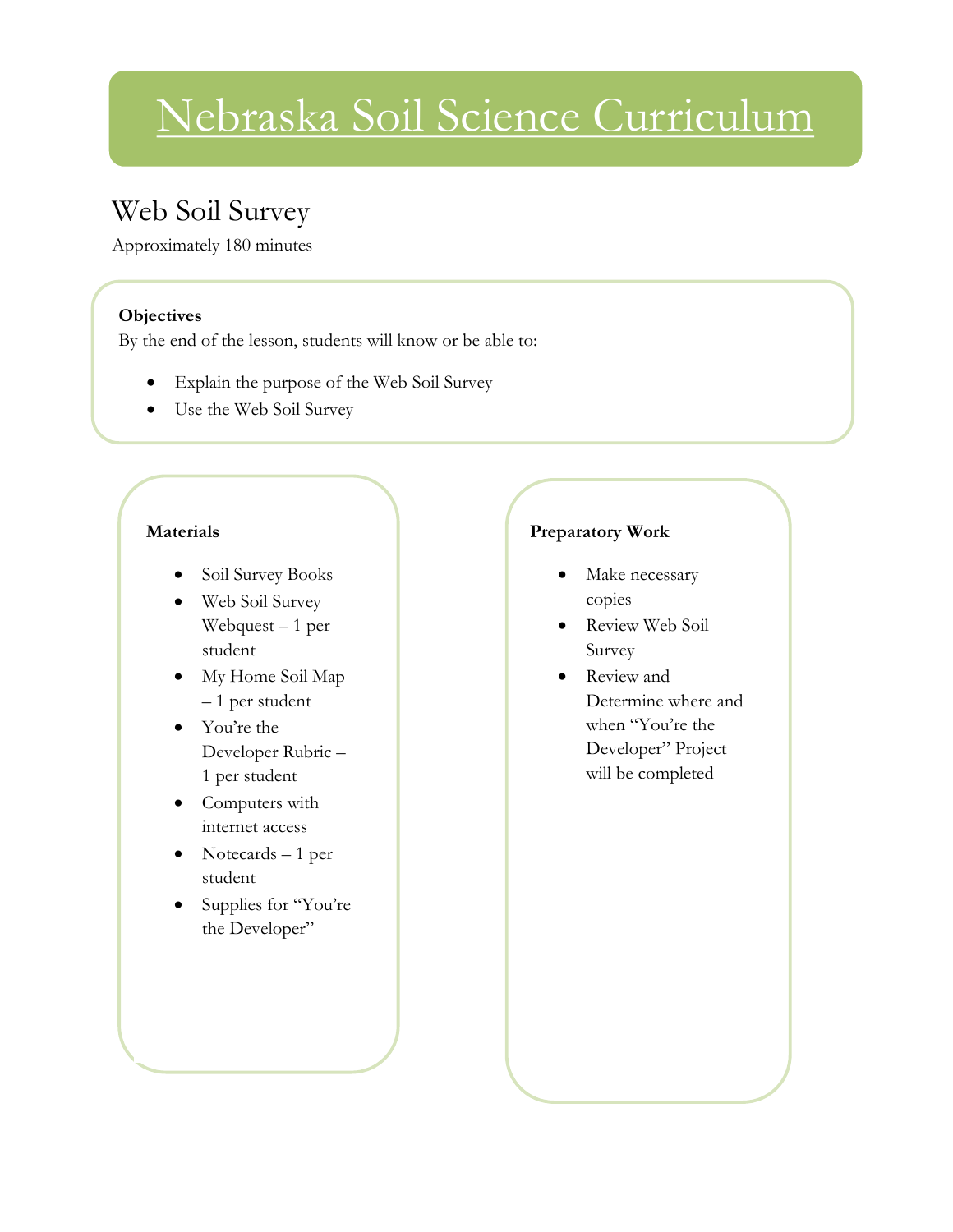Enroll the Participants – Approximately 5 minutes

Show students a soil survey book and ask them to predict what information might be found within the book. Ask students to give instructions on how to use the soil survey book. Lead a brief discussion on soil survey. Explain that these books are used to determine soil type and characteristics but can be time consuming to use. Share with the class that the USDA NRCS has created a site to make collecting this information easier. Explain that this lesson will allow students to explore the Web Soil Survey.

Provide the Experience – Explain the purpose and use the Web Soil Survey – Approximately 45 minutes

Provide each student with a copy of the Web Soil Survey Webquest and access to a computer with internet. They will need to visit [www.websoilsurvey.sc.egov.usda.gov](http://www.websoilsurvey.sc.egov.usda.gov/) and follow instructions on the Webquest. Consider allowing students to work with a partner as they navigate through this site.

*Note: Consider reviewing a power point created by the NRCS to familiarize yourself with the Web Soil Survey: http://websoilsurvey.sc.egov.usda.gov/App/Help/WSS\_HomePage\_HowTo\_3\_0.pdf*

Label the Information – Approximately 45 minutes

Provide each student with a copy of "My Home Soil Map" and access to a computer with internet. They will need to visit [www.websoilsurvey.sc.egov.usda.gov](http://www.websoilsurvey.sc.egov.usda.gov/) and follow instructions on the handout.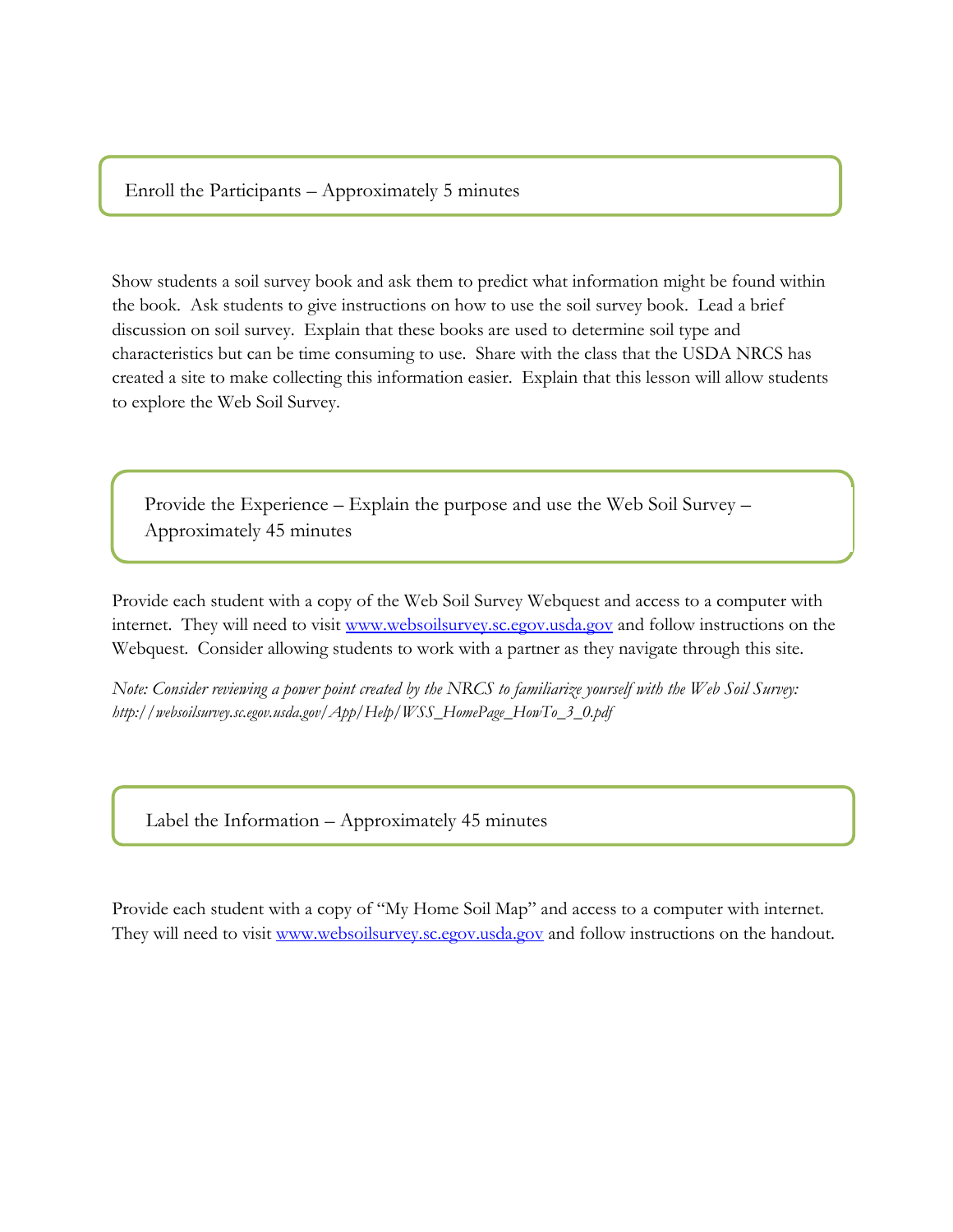#### Demonstrate the Relevance – Time varies

You're the Developer. Assign students to small groups and give them the "You're the Developer Rubric." Explain to the class that they have been hired by a developing company to develop a 10 acre area in your county. As the instructor, you can assign them a 10 acre plot or allow them to select their own plot. They must work as a team to research their land and determine a plan for development. They must create a map of their plan and a written statement justifying their development decisions. Upon completion of the project allow each team to present their development proposal to the class.

Review the Content – Approximately 10 minutes

Postcard: Provide each student with a note card. Instruct the class to send a postcard to a student that missed this lesson. Encourage students to draw a post card picture related to the Web Soil Survey lesson on the front of the card and write note summarizing the lesson to the missing student on the back. Consider asking a few students to share their post card with the class.

Celebrate Student Success – Approximately 3 minutes

Thank students for their engagement, creativity, and participation. Congratulate them on their ability to properly use the Web Soil Survey. Explain that this skill will be useful throughout their lives as they use land. Congratulate students on having a stronger understanding of soil management which will allow them to successfully participate in the land evaluation competition. Preview information in the next lesson.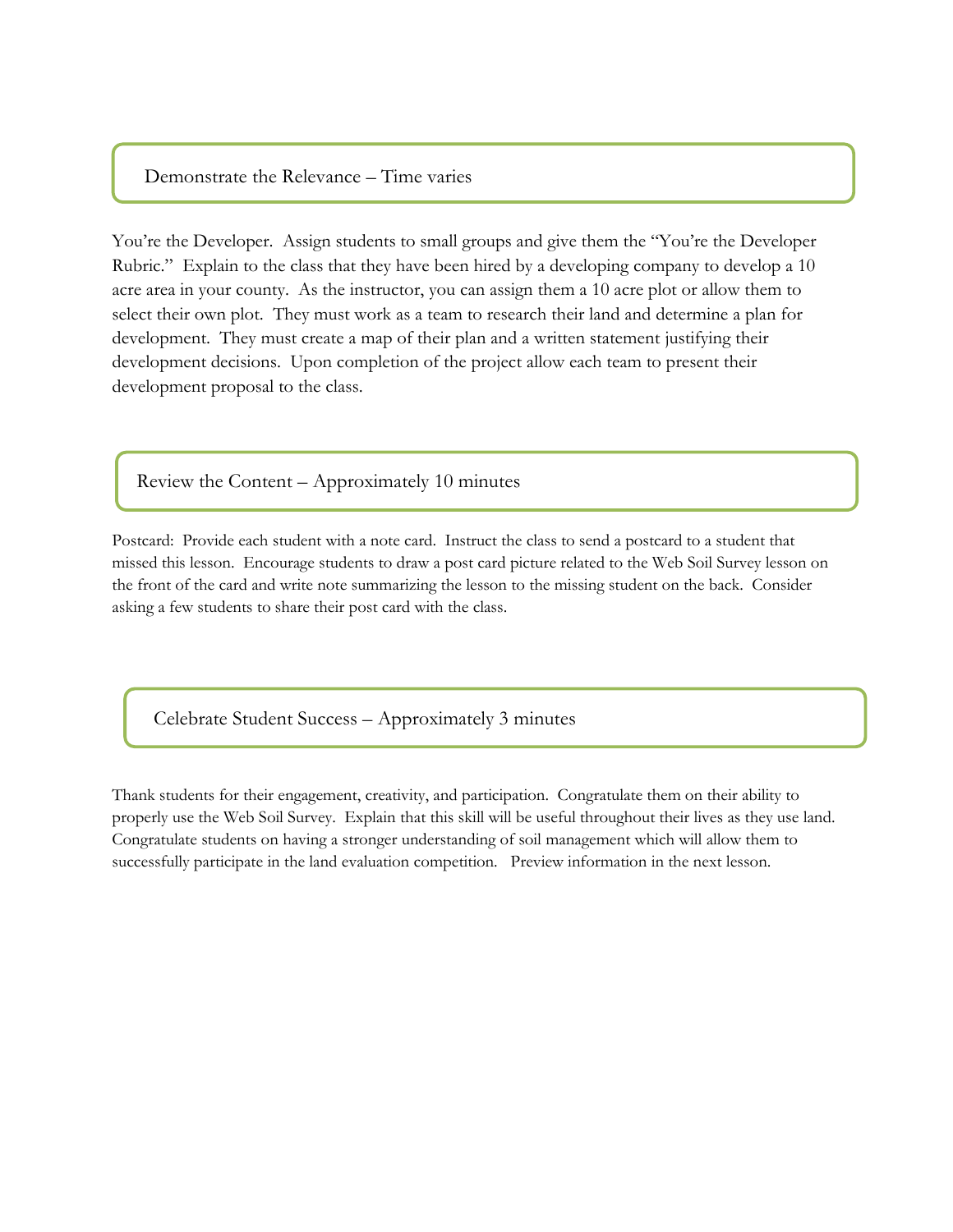## Lesson 9 Web Soil Survey Web Soil Survey Webquest

Name:

Follow the instructions below to become familiar with the Web Soil Survey. Open an internet window and go to www.websoilsurvey.sc.egov.usda.gov. Answer the questions with each step to help you understand the Web Soil Survey.

*1. Read through the introduction on the home page. Continue reading through "Four Basic Steps.* 

What does WSS for?

What does AOI stand for?

What percent of the country is covered by the WSS?

What will the soil map show you?

What is the cost to download a finished map?

*2. Click green "Start WSS" button. A new window should open with the Web Soil Survey.*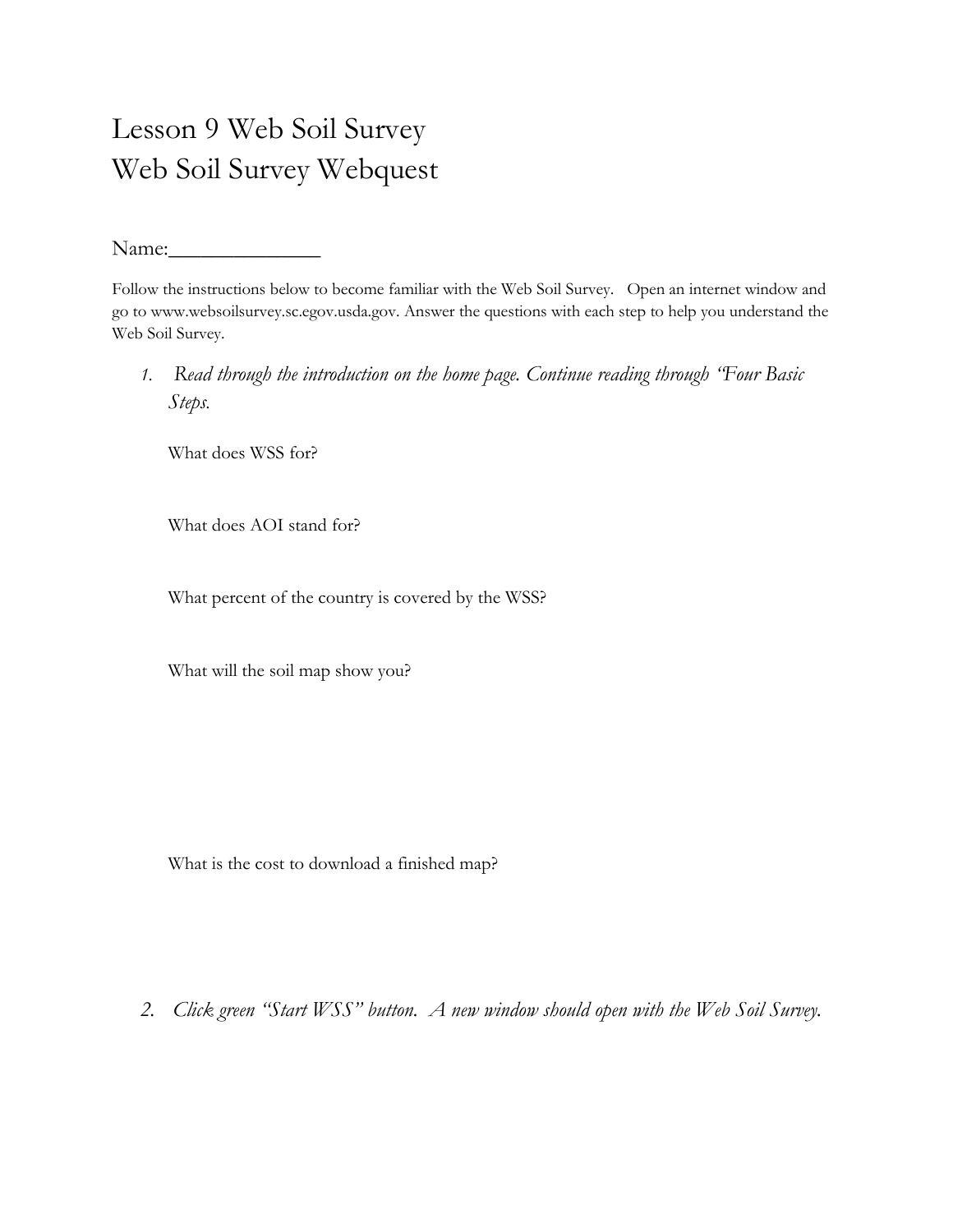*3. Find your home town using the quick navigation bar.*

What options do you have for finding a specific area in the navigation section?

*4. Define your home town as your AOI using the buttons at the top of the map.*

List four buttons at the top of the map and describe how they are used.

*5. Under AOI Information give your map a name.*

What is the size of your AOI?

When was the data collected for your AOI?

6. *Continue by clicking on the "Soil Map" bar at the top of your screen*.

Which soil types are the most common in your AOI?

*7. Click the "Soil Data Explorer" bar at the top of your screen.*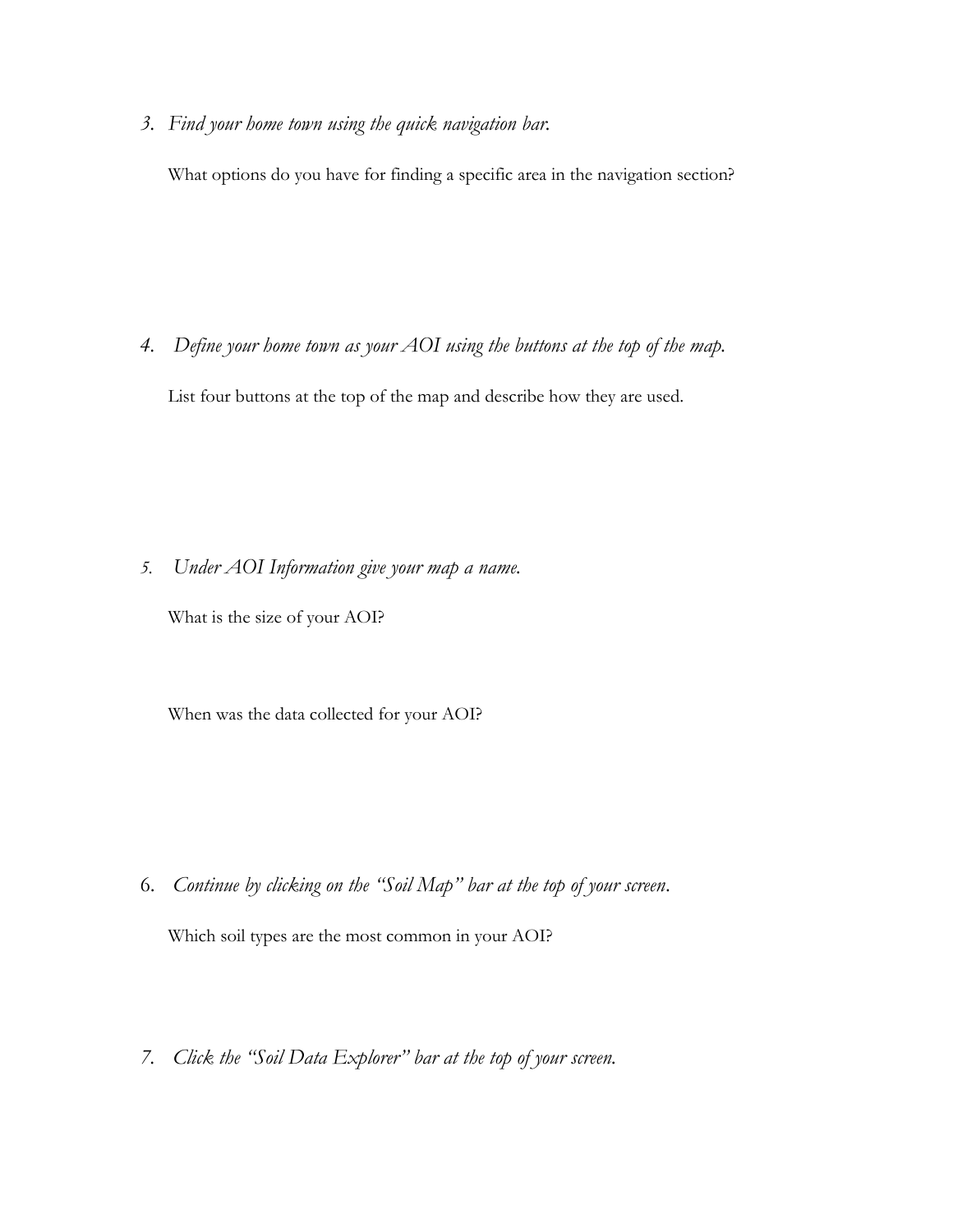*8. Use the "Suitability and Limitations" section to answer the following questions:*

Identify the 10 categories of data included in this section.

Using the specific categories, "View Rating" button, and the "Legend" identify 5 suitability and 5 limitations of your AOI.

| Soil in this AOI is suitable for | Limitations for this soil include |
|----------------------------------|-----------------------------------|
|                                  |                                   |
|                                  |                                   |
|                                  |                                   |
|                                  |                                   |
|                                  |                                   |
|                                  |                                   |
|                                  |                                   |
|                                  |                                   |
|                                  |                                   |
|                                  |                                   |
|                                  |                                   |
|                                  |                                   |
|                                  |                                   |
|                                  |                                   |
|                                  |                                   |
|                                  |                                   |
|                                  |                                   |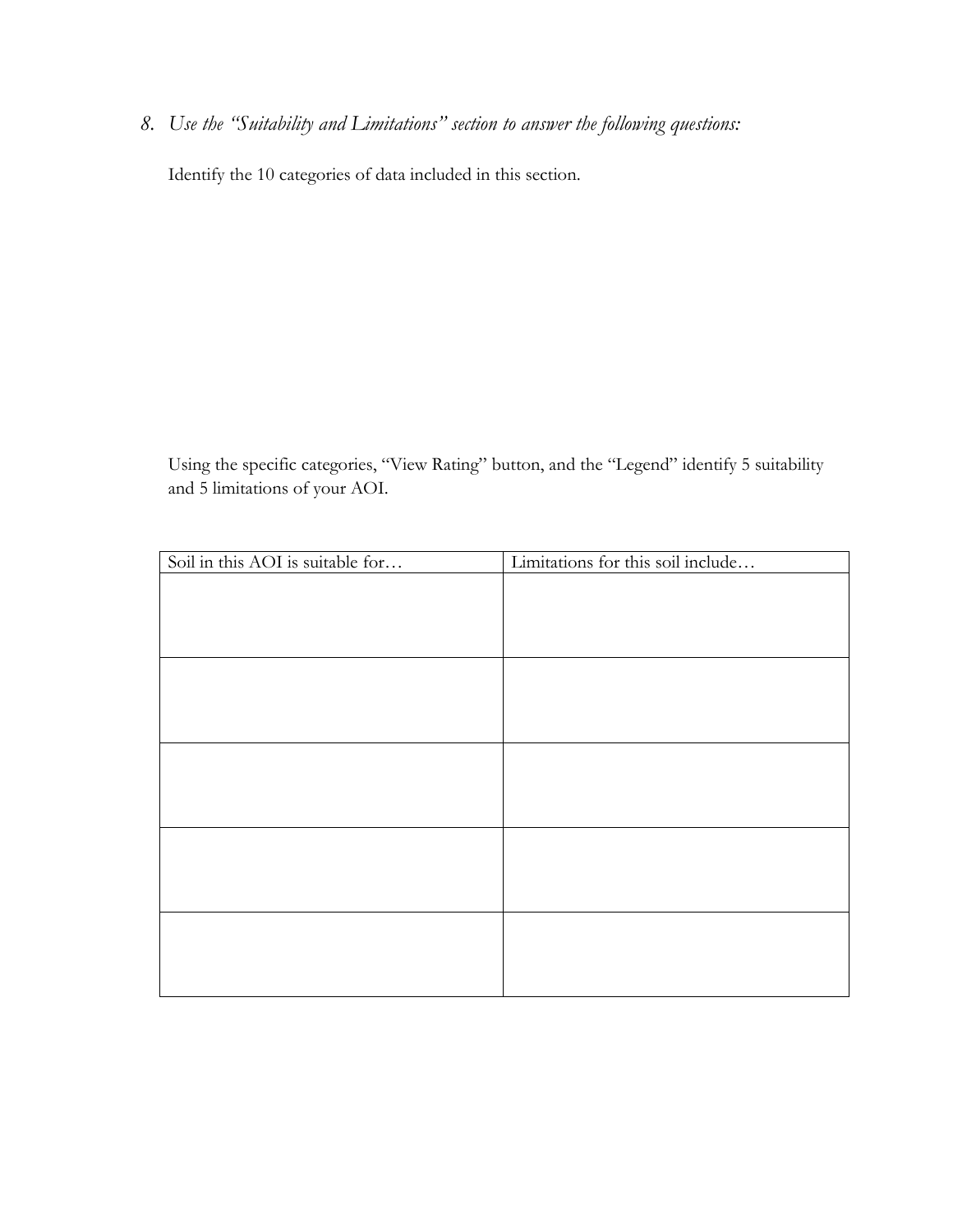*9. Using the "Soil Properties and Qualities" complete the chart for your AOI map. Identify two common soil types in your area and record definition and rating for each listed soil quality property.*

|                               | pН | Erosion<br>(T Factor) | Organic Matter Rating | Water Holding<br>Capacity |
|-------------------------------|----|-----------------------|-----------------------|---------------------------|
| Definition of the<br>property |    |                       |                       |                           |
| Soil Type                     |    |                       |                       |                           |
| Soil Type                     |    |                       |                       |                           |

- *10. "Finally, click on the "Shopping Cart" bar at the top of your screen.*
- *11. Click "Check Out" and "get now" to generate your personalized report.*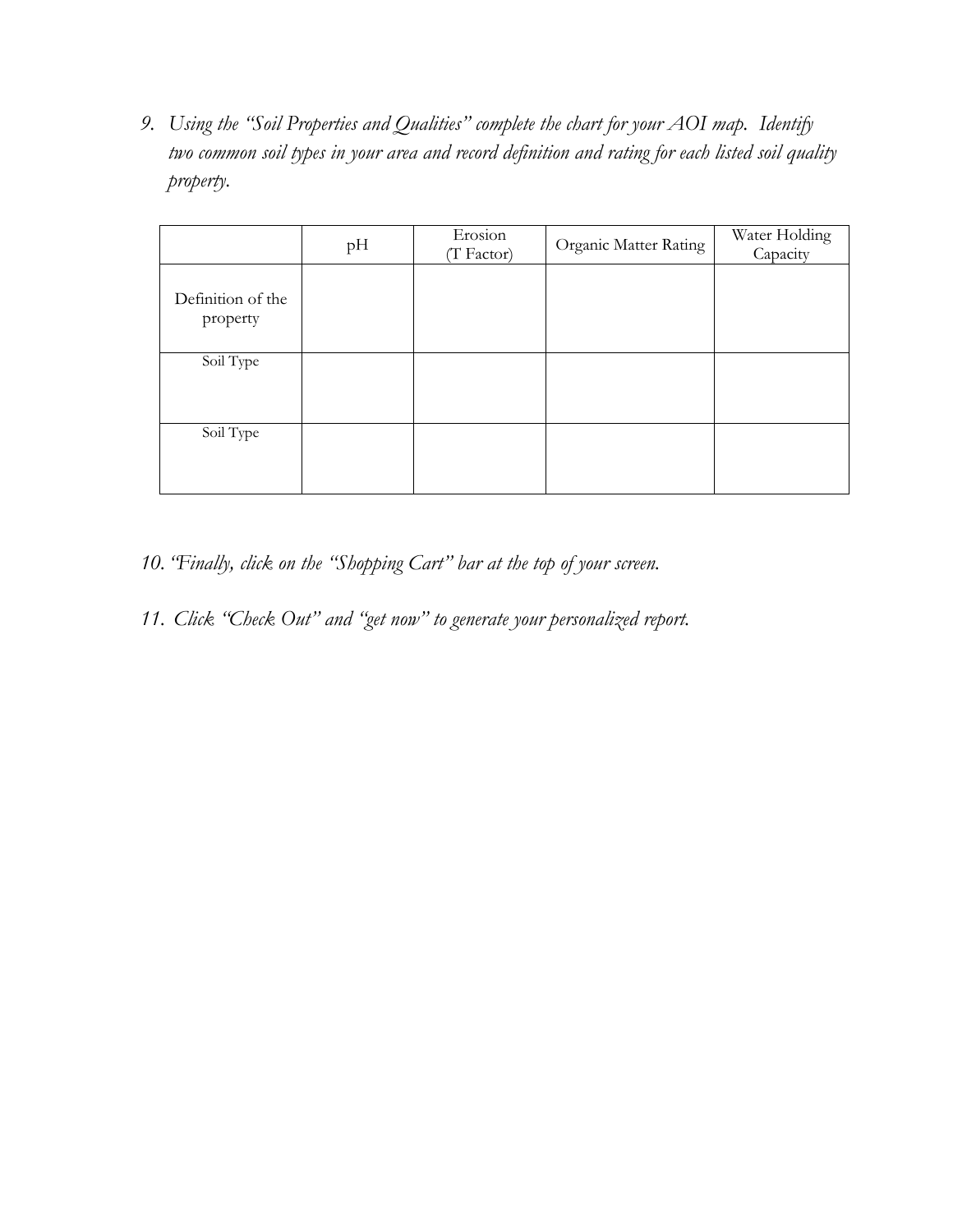### *12.Read through your Custom Soil Resource Report.*

Identify specific information from your report and describe how the information can be used.

| Specific information from report | $\rm Page$<br>number | How can this information be used? |
|----------------------------------|----------------------|-----------------------------------|
|                                  |                      |                                   |
|                                  |                      |                                   |
|                                  |                      |                                   |
|                                  |                      |                                   |
|                                  |                      |                                   |
|                                  |                      |                                   |
|                                  |                      |                                   |
|                                  |                      |                                   |
|                                  |                      |                                   |
|                                  |                      |                                   |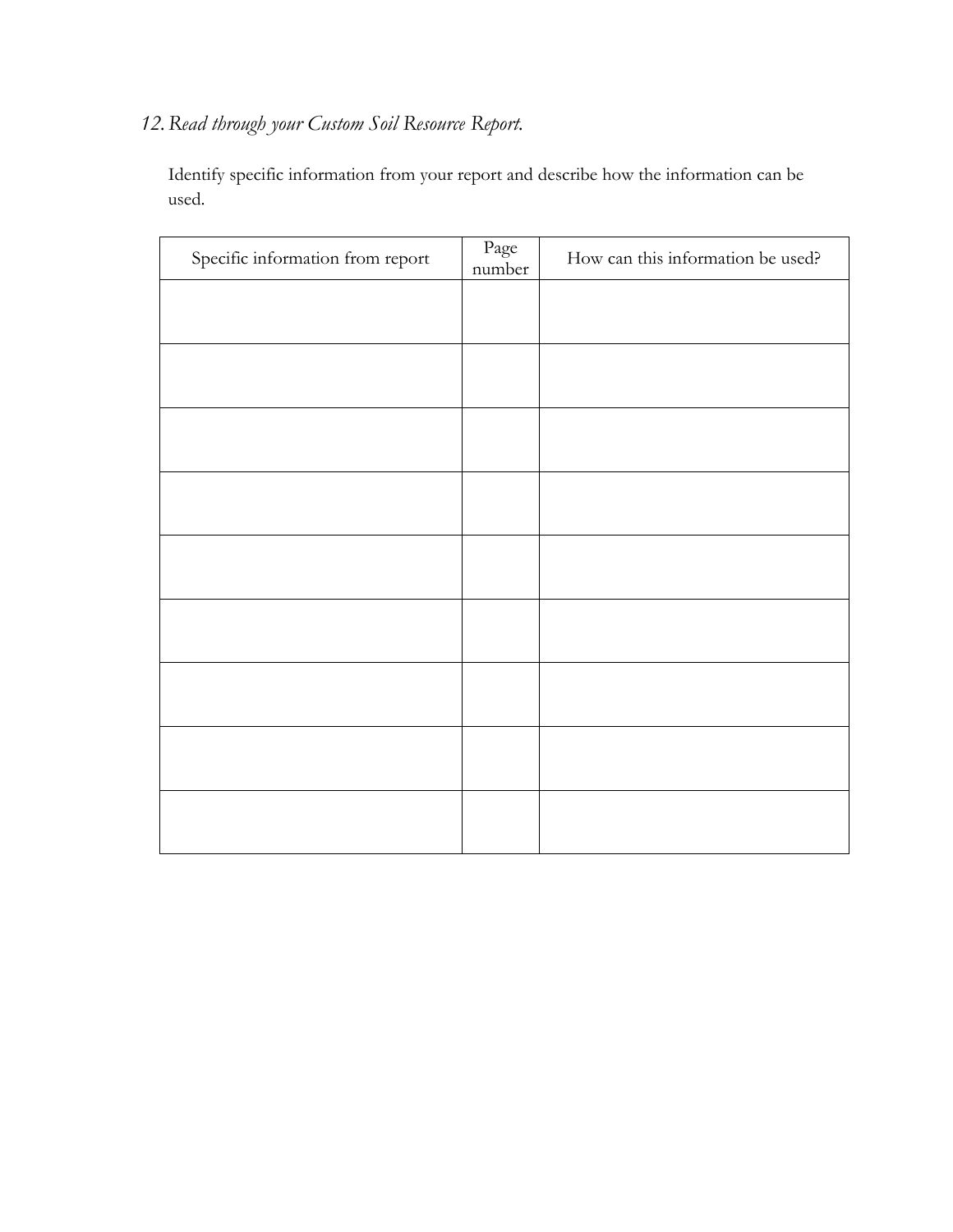# Lesson 9 Web Soil Survey Web Soil Survey – My Home Soil Map

Name:\_\_\_\_\_\_\_\_\_\_\_\_\_\_\_\_\_

Follow the steps from the Web Soil Survey Webquest to help you navigate through this project.

1. Find your home, neighborhood, or land important to your family and describe how you navigated to this AOI. Include the address of this land.

- 2. According to your AOI, how many acres are included on your map?
- 3. Describe the soils found within your area:

| Map Unit Symbol | Map Unit Name | Acres in AOI | Percent AOI |
|-----------------|---------------|--------------|-------------|
|                 |               |              |             |
|                 |               |              |             |
|                 |               |              |             |
|                 |               |              |             |
|                 |               |              |             |
|                 |               |              |             |
|                 |               |              |             |
|                 |               |              |             |
|                 |               |              |             |
|                 |               |              |             |
|                 |               |              |             |
|                 |               |              |             |
|                 |               |              |             |
|                 |               |              |             |
|                 |               |              |             |
|                 |               |              |             |
|                 |               |              |             |
|                 |               |              |             |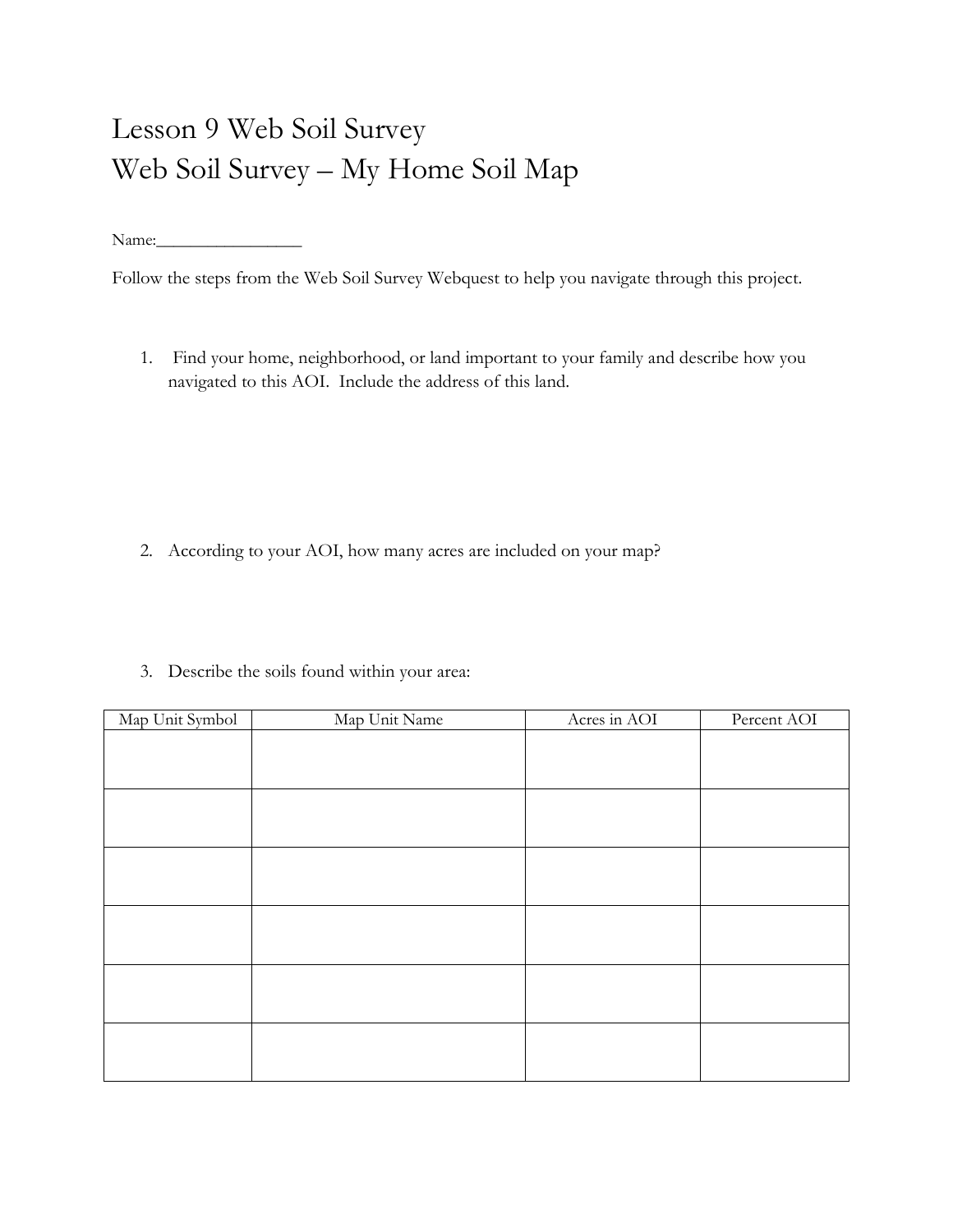4. Complete the chart below using each of the soils found in your AOI. Include the rating for each of the soil qualities listed.

| Soil Type | pH | Erosion<br>(T Factor) | Organic<br>Matter<br>Rating | Water<br>Holding<br>Capacity | Parent<br>Material<br>Name | Flooding<br>Class | Ponding<br>Class |
|-----------|----|-----------------------|-----------------------------|------------------------------|----------------------------|-------------------|------------------|
|           |    |                       |                             |                              |                            |                   |                  |
|           |    |                       |                             |                              |                            |                   |                  |
|           |    |                       |                             |                              |                            |                   |                  |
|           |    |                       |                             |                              |                            |                   |                  |
|           |    |                       |                             |                              |                            |                   |                  |
|           |    |                       |                             |                              |                            |                   |                  |

5. Complete the chart below using each of your soils to determine the suitability and limitations of your soils.

| Soil Type | Dwellings with<br><b>Basements</b> | Lawns and<br>Landscapes | Roads and<br>Streets | Farmland<br>Classification | Range<br>Production<br>(normal year) |
|-----------|------------------------------------|-------------------------|----------------------|----------------------------|--------------------------------------|
|           |                                    |                         |                      |                            |                                      |
|           |                                    |                         |                      |                            |                                      |
|           |                                    |                         |                      |                            |                                      |
|           |                                    |                         |                      |                            |                                      |
|           |                                    |                         |                      |                            |                                      |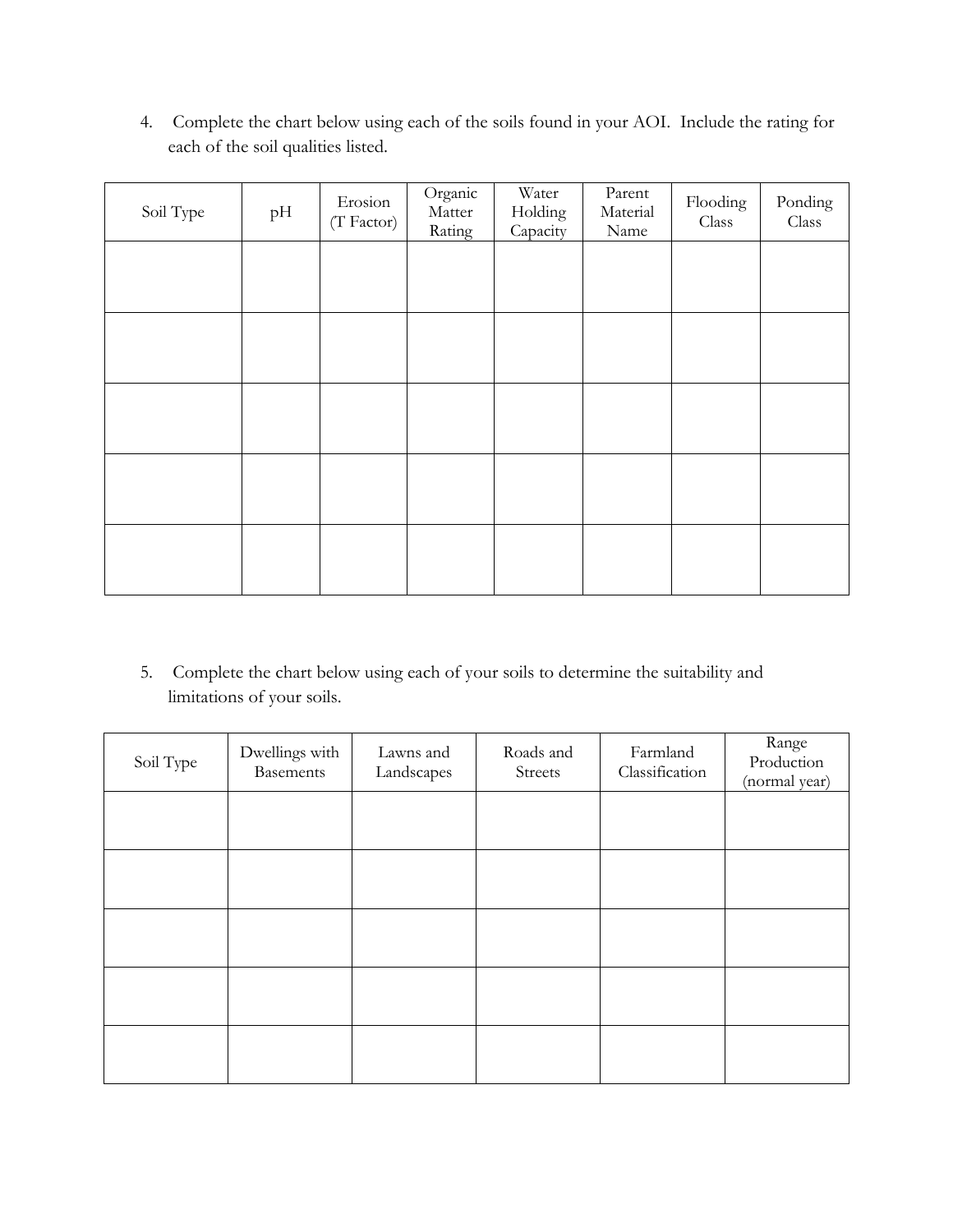6. Draw a map of this land labeling current structures and uses and include soil types (symbols).

7. How might this information be beneficial to you as a land manager?